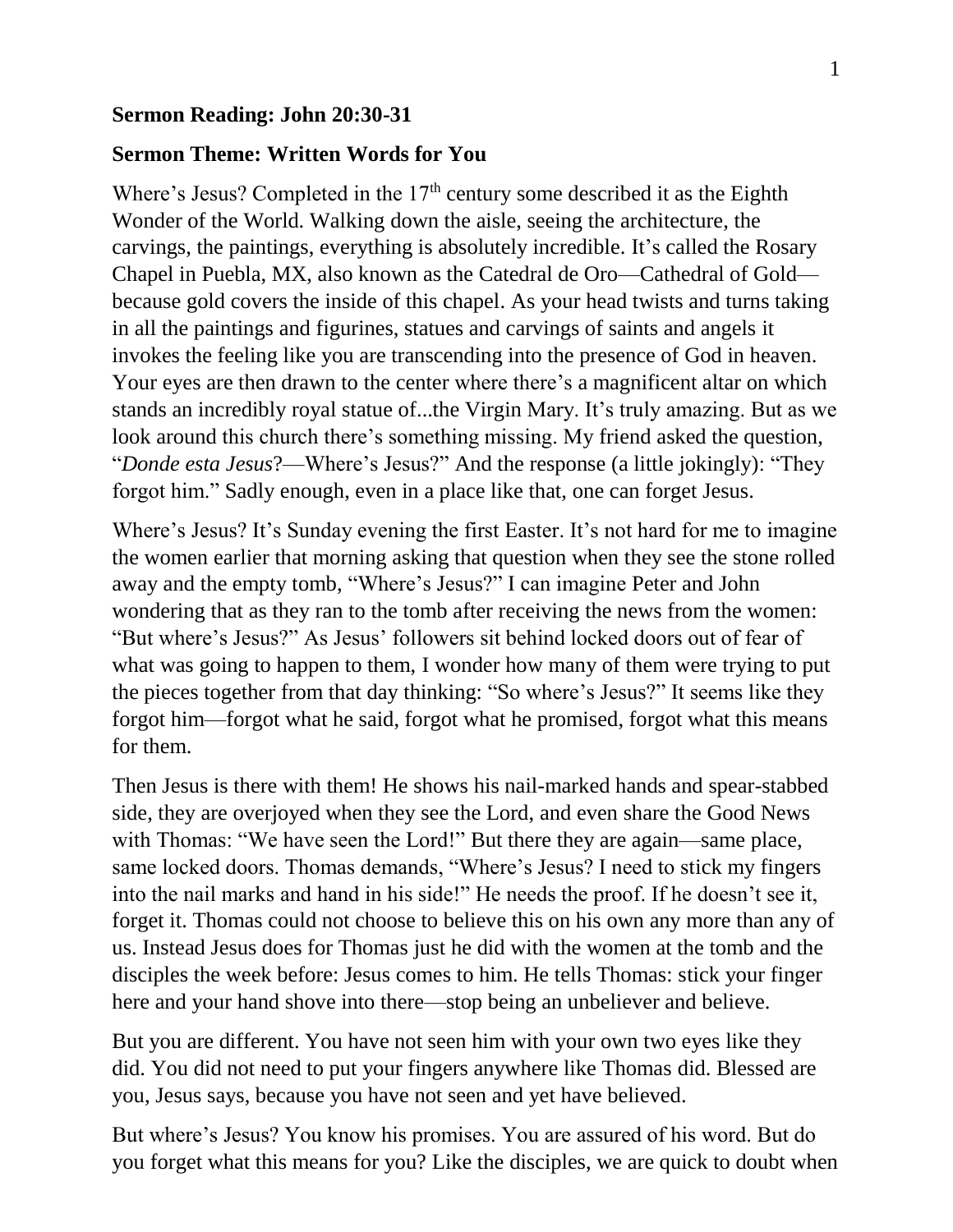our own plans fail to match up with God's plans. We plan for success, getting ahead, having a better life with opportunities to enjoy and experiences to offer our children. But when that doesn't happen according to my schedule or look like the picture I imagined, "Where's Jesus? Why doesn't he do this for me?"

What I do see is the mound of troubles for people I care about. I see the damage sin causes in his life. I know the weight of responsibilities and expectations she carries. I know this is something that another he and a different she needs but both are so busy. There's so much more that I don't see but you do. You know your present struggles you are wrestling with while doing your best to hide it or at least "fake it 'til you make it." You can look ahead and see future issues that you know you will have to face. But where's Jesus? It feels like we are playing "Where's Waldo" as we search for him amongst all of that.

Where's Jesus? We might not lock the doors of our homes out of fear of those who hate Jesus. Still, there are times you might feel locked, trapped in yourself out of fear what tomorrow will bring. You might be afraid or unsure of how he will react if we talk with him faith and Jesus, so we lock up and say nothing at all. There's fear of past sins and current struggles with temptation that we are afraid someone might find out. Fear of loneliness and wondering if anyone cares can entrap you from doing anything. Fear of failure—being the disappointment, not fulfilling your personal expectations for what you need to do—can cripple and paralyze. Fear of not knowing how you are actually going to get through this—you know you will but you still don't to do it... And where's Jesus? You know the answer like you might know the answer in class. You have the knowledge in your head. But knowing isn't believing.

So where's Jesus? He's right here: "**Jesus performed many other signs in the presence of his disciples, which are not recorded in this book. <sup>31</sup>But these are written that you may believe that Jesus is the Messiah, the Son of God, and that by believing you may have life in his name**" (John 20:30-31).

Curious minds like mine sometimes wonder about those other signs. I think it would be fascinating to know. But I guess we will have to wait until heaven to sit down with Peter, James, John and the other disciples and learn that stuff. Until then, you have everything you need right here to find Jesus. You aren't going to find him out there in the blowing wind and quiet nature. Sure, you see how amazing your God is, how powerfully he created a world like this, how vast and beautiful that we have a God of order who did all of this. But that's it. You aren't going to find Jesus at home with the family or with your friends. Whatever it is, work, hobbies, things you enjoy, people you are with; sure, you can learn a lot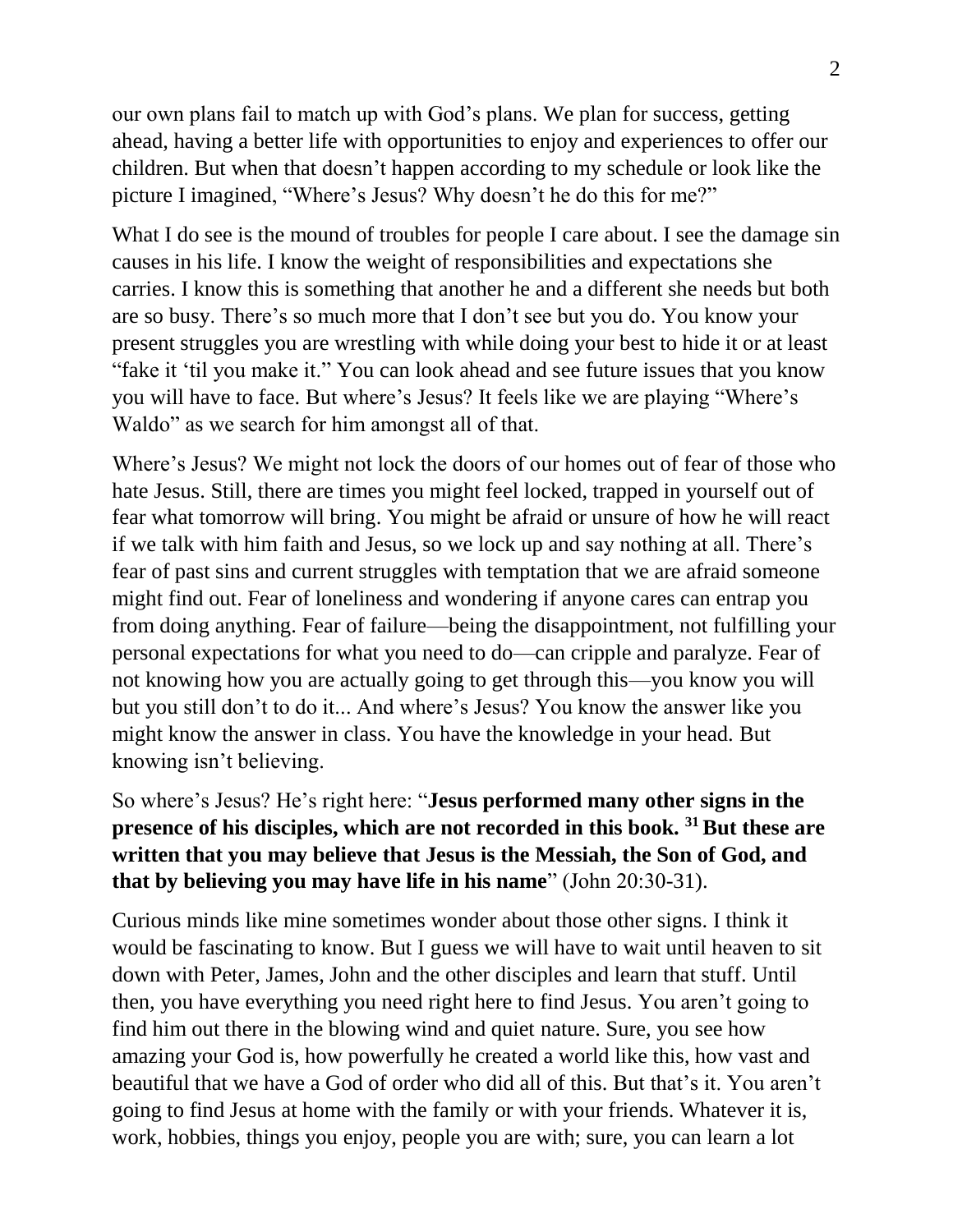about God that he blesses and gives you these things. But without Jesus we quickly wonder, why we don't have this like they do? We are quick to doubt and question God's goodwill. You see all the garbage in this world and wonder, "What type of God doesn't do something about all of this? Where is he?" Without Jesus we can't make real sense of the life here and we wouldn't have life to look forward to after here either.

So where's Jesus? He's right here where he promises to be. Every page of the Bible is ultimately about him. You might not see his name. It might just be a page of numbers and listing of the families of Israel. And, yet, even those are centered on Jesus. Those families show you Jesus is part a real group of people who were part of real history that is written down through time.

That's how he continues to operate with us. We don't always "see" Jesus on every page of our lives; he's there all the same. These words are written not just so that we have a knowledge about this person Jesus, how great he is, what type of person he is. These words are written for you. They are written that you might believe that is, you have something to hold onto and grasp as your own. This Jesus isn't just some character in history. He is for you. He is the Messiah—the Christ— God's chosen one from before the foundation of the world. He's the one promised in the prophets and sang about in the Psalms. He's the one God chose to be the crusher of Satan's head; the seed of the women to be Savior of all. He's God's Chosen One born of the Virgin Mary, born under the Law to buy us back and set us free from its demands and expectations.

He's the Son of God—the very essence of God, true God from eternity, of one being with Father. He is the Word who was with God in the beginning and is God by whom and through whom all things were made.

It's by this Chosen One, the Son of God, that you have life for there is no other name under heaven by which we are saved. His name is everything that he has done and everything that He is. His name is Jesus because he came to save his people from their sins. This is God's Son who the Father loved and gave him up for us because he loved you in this way. He's not just someone to know about; he's the one who God did not spare but dumped on him the collective sin of all mankind of all time. He's the one God crushes and forsakes so that you might be made whole by his wounds and have peace with God. This is Jesus who says without a doubt in his mind his life was enough for you, his blood paid your entire debt to God, "It is finished." He is true God who suffers and dies for you. He's God's Holy One who he would not let rot away in that tomb, but on Easter morning, he lives. And, therefore, because he lives, you have life in his name. The